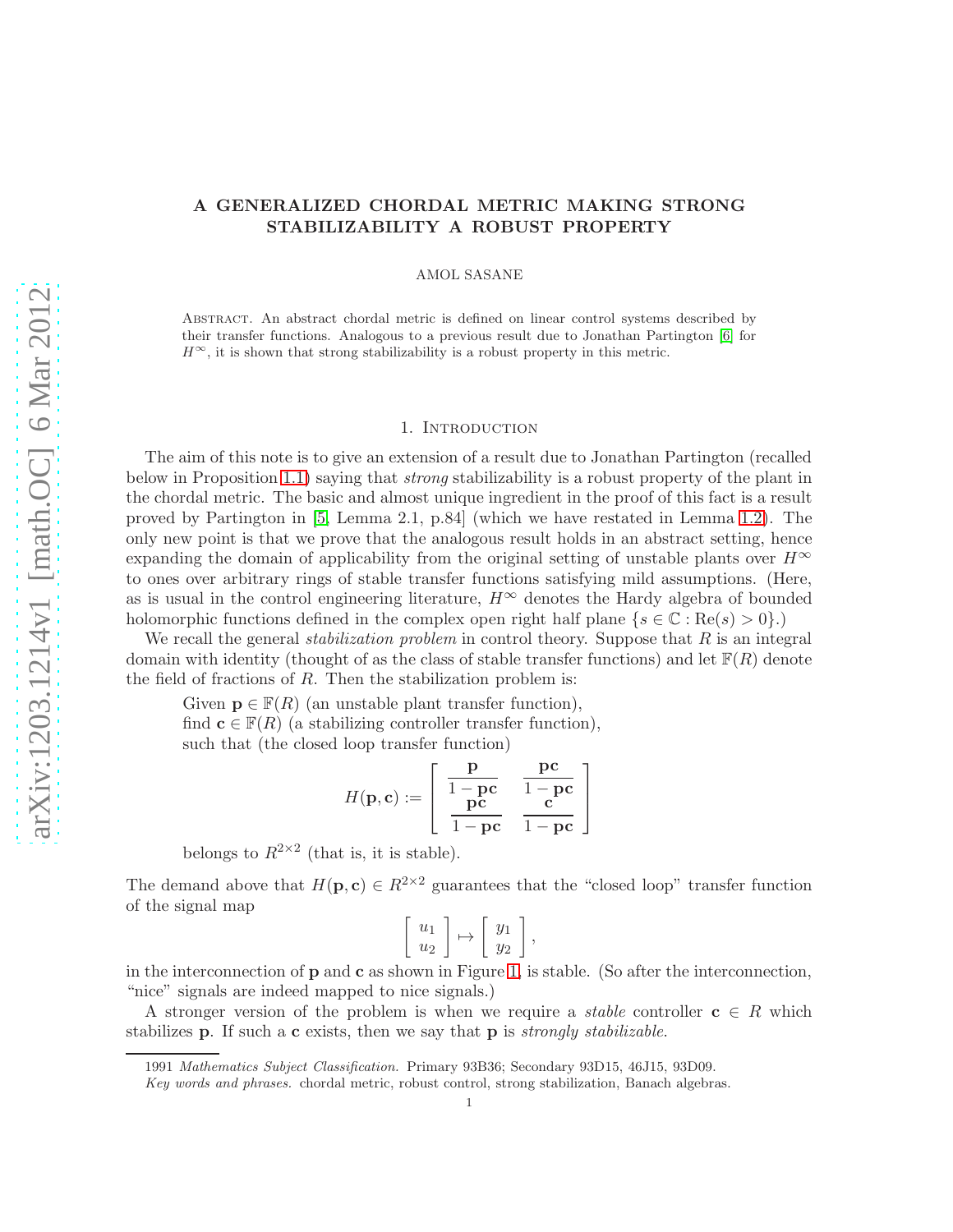

<span id="page-1-0"></span>FIGURE 1. Feedback connection of the plant **p** with the controller **c**.

In the *robust stabilization problem*, one goes a step further than the stabilization problem. One knows that the plant is just an approximation of reality, and so one would really like the controller c to not only stabilize the *nominal* plant  $p_0$ , but also all sufficiently close plants p to  $p_0$ . The question of what one means by "closeness" of plants thus arises naturally. So one needs a function d defined on pairs of stabilizable plants such that

- $(1)$  d is a metric on the set of all stabilizable plants,
- <span id="page-1-1"></span>(2) d is amenable to computation, and
- (3) stabilizability is a robust property of the plant with respect to  $d$ .

There are various known metrics which do the job, notably the gap metric  $(12)$ , the graph metric ([\[10\]](#page-8-1)) and the Vinnicombe  $\nu$ -metric (see [\[11\]](#page-8-2) for the rational transfer function case and [\[1\]](#page-7-2), [\[9\]](#page-8-3) for its recent extension for nonrational transfer functions). This last metric is in some sense the "best" one, as it is comparatively easy to compute and admits some sharp robustness results. The Vinnicombe metric itself arose from a very natural idea of defining a metric between meromorphic functions in the complex right half plane, namely the pointwise chordal metric, defined below. This metric has been studied by function theorists (see for example [\[4\]](#page-7-3)), since it is a natural analogue of the  $H^{\infty}$  distance between bounded analytic functions, and it can be used for functions with poles in a disk. The use of the chordal metric to study robustness of stabilizability was made by Ahmed El-Sakkary in [\[8\]](#page-7-4).

If  $p_1, p_2$  are two meromorphic functions in the open right half plane, then the *chordal* distance  $\kappa$  between  $\mathbf{p}_1, \mathbf{p}_2$  is

$$
\kappa(\mathbf{p}_1, \mathbf{p}_2) := \sup_{\substack{s \in \mathbb{C}; \ \text{Re}(s) > 0; \\ \text{either } \mathbf{p}_1(s) \neq \infty \text{ or } \mathbf{p}_2(s) \neq \infty}} \frac{|\mathbf{p}_1(s) - \mathbf{p}_2(s)|}{\sqrt{1 + |\mathbf{p}_1(s)|^2} \sqrt{1 + |\mathbf{p}_2(s)|^2}}.
$$

This metric has the interpretation that it is the supremum of the pointwise Euclidean distance between the points  $\mathbf{p}_1(s)$  and  $\mathbf{p}_2(s)$  on the Riemann sphere. Recall that the stereographic projection allows the identification of the extended complex plane  $\mathbb{C} \cup {\infty}$  with the unit sphere **S** of diameter 1 in  $\mathbb{R}^3$ , where the point  $z = 0$  in the complex plane corresponds to the south pole S of the sphere **S** and the point  $z = \infty$  corresponds to the north pole N of **S**. Points  $P_{\mathbb{C}}$  in the complex plane can be identified with a corresponding point  $P_{\mathbb{S}}$  on the sphere **S**, namely the one in S which lies on the straight line joining  $P_{\mathbb{C}}$  and N. See Figure [1.](#page-1-1)

The following result was shown by Jonathan Partington (see [\[5,](#page-7-1) Theorem 2.2, p.84] or [\[6,](#page-7-0) Theorem 4.3.4, p.83]).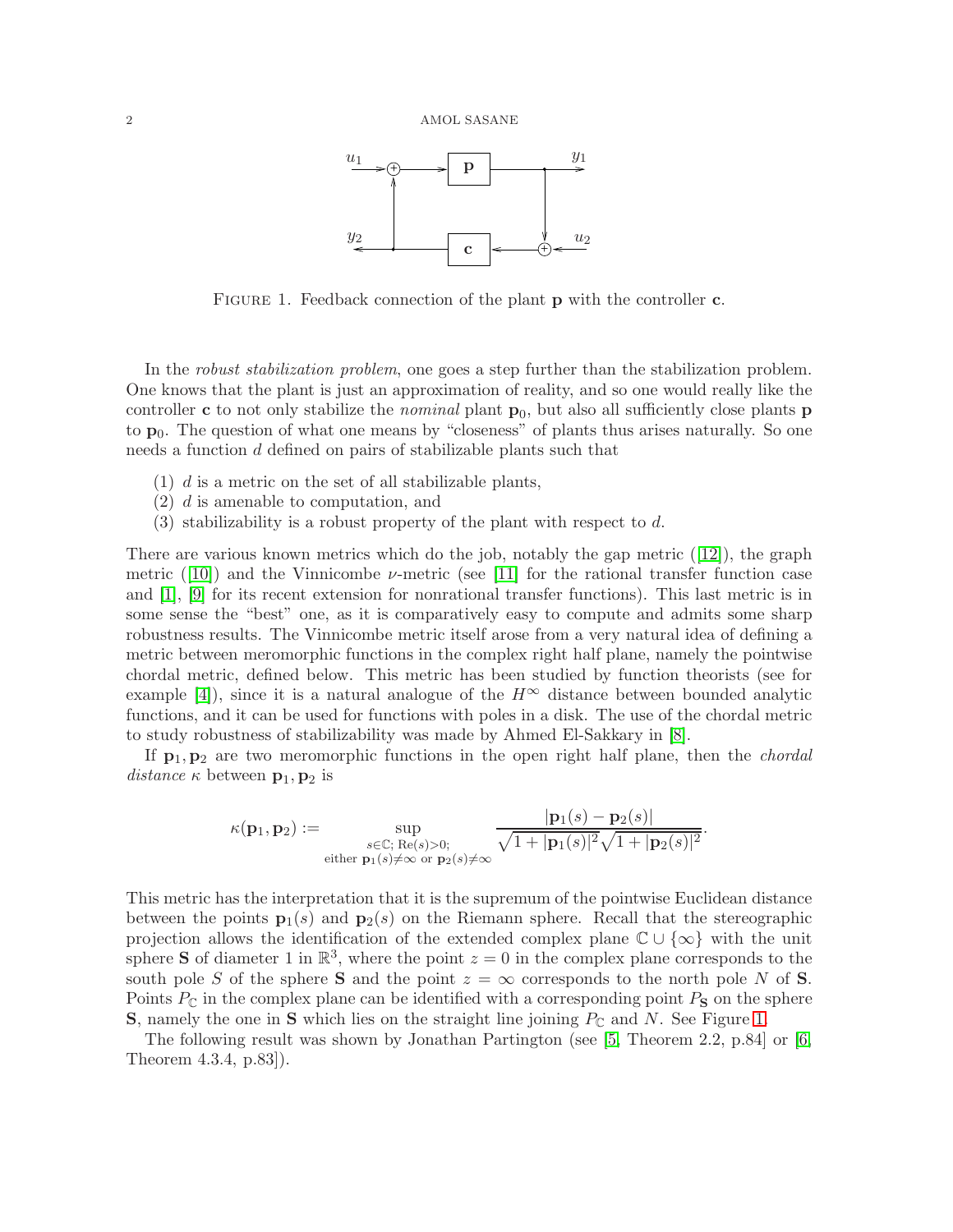

FIGURE 2. The Riemann sphere with diameter 1 and centre at  $\left(0,0,\frac{1}{2}\right)$ 2  $\setminus$ .

<span id="page-2-0"></span>**Proposition 1.1.** Let  $\mathbf{p}_0, \mathbf{p} \in \mathbb{F}(H^{\infty})$ , and let  $\mathbf{c} \in H^{\infty}$  be such that  $\mathbf{g}_0 := \frac{\mathbf{p}_0}{1 - \mathbf{c}}$  $\frac{\mathbf{p}_0}{1-\mathbf{c}\mathbf{p}_0} \in H^{\infty}.$ Set  $k := ||c||_{\infty}$  and  $g = ||g_0||_{\infty}$ . If  $\kappa({\bf p},{\bf p}_0)<\frac{1}{2}$  $rac{1}{3}$  min  $\left\{1, \frac{1}{g}\right\}$  $\frac{1}{g}$ ,  $\frac{1}{k(1+h)}$  $k(1 + kg)$  $\mathcal{L}$ ,

then  $\bf{p}$  is also stabilized by  $\bf{c}$ .

This follows from the following key estimate, which gives a lower bound on the chordal distance; see [\[5,](#page-7-1) Lemma 2.1, p.84] or [\[6,](#page-7-0) Lemma 4.3.3].

<span id="page-2-1"></span>**Lemma 1.2.** If  $z_1, z_2 \in \mathbb{C}$  and  $0 < a < 1$ , then

$$
\kappa(z_1, z_2) := \frac{|z_1 - z_2|}{\sqrt{1 + |z_1|^2} \sqrt{1 + |z_2|^2}} \ge \min\left\{\frac{a^2}{1 + a^2}|z_1 - z_2|, \frac{a^2}{1 + a^2}\left|\frac{1}{z_1} - \frac{1}{z_2}\right|, \frac{1 - a^2}{1 + a^2}\right\}.
$$

1.1. Abstract set-up and main result. Our main result is given in Theorem [1.4](#page-4-0) below. We will assume throughout the following:

- $(A1)$  R is a commutative ring without zero divisors and with identity.
- (A2) S is a complex, commutative, unital, semisimple Banach algebra.
- (A3)  $R \subset S$ , that is, there is an injective ring homomorphism  $\iota : R \to S$ .
- (A4) R is a full in S, that is, if  $\mathbf{x} \in R$  and  $\iota(\mathbf{x})$  is invertible in S, then x is invertible in R.  $(A3)$  allows identification of elements of R with elements of S. So in the sequel, if **x** is an element of R, we will simply write **x** (an element of S!) instead of  $\iota(\mathbf{x})$ .

We will denote by  $\mathbb{F}(R)$  the field of fractions over R. An element  $\mathbf{p} \in \mathbb{F}(R)$  is said to have a coprime factorization over R if

$$
\mathbf{p}=\frac{\mathbf{n}}{\mathbf{d}},
$$

where  $n, d \in R$ ,  $d \neq 0$  and there exist  $x, y \in R$  such that  $nx + dy = 1$ .

We define the subset of *coprime factorizable plants over*  $R$  to be the set

 $\mathbb{S}(R) := \{ \mathbf{p} \in \mathbb{F}(R) : \mathbf{p} \text{ has a coprime factorization} \}.$ 

The maximal ideal space of S is denoted by  $M(S)$ . If  $\mathbf{x} \in S$ , then we denote by  $\hat{\mathbf{x}}$  the Gelfand transform of x. Also, we set

$$
\|\mathbf{x}\|_{\infty} := \max_{\varphi \in M(S)} |\widehat{\mathbf{x}}(\varphi)|.
$$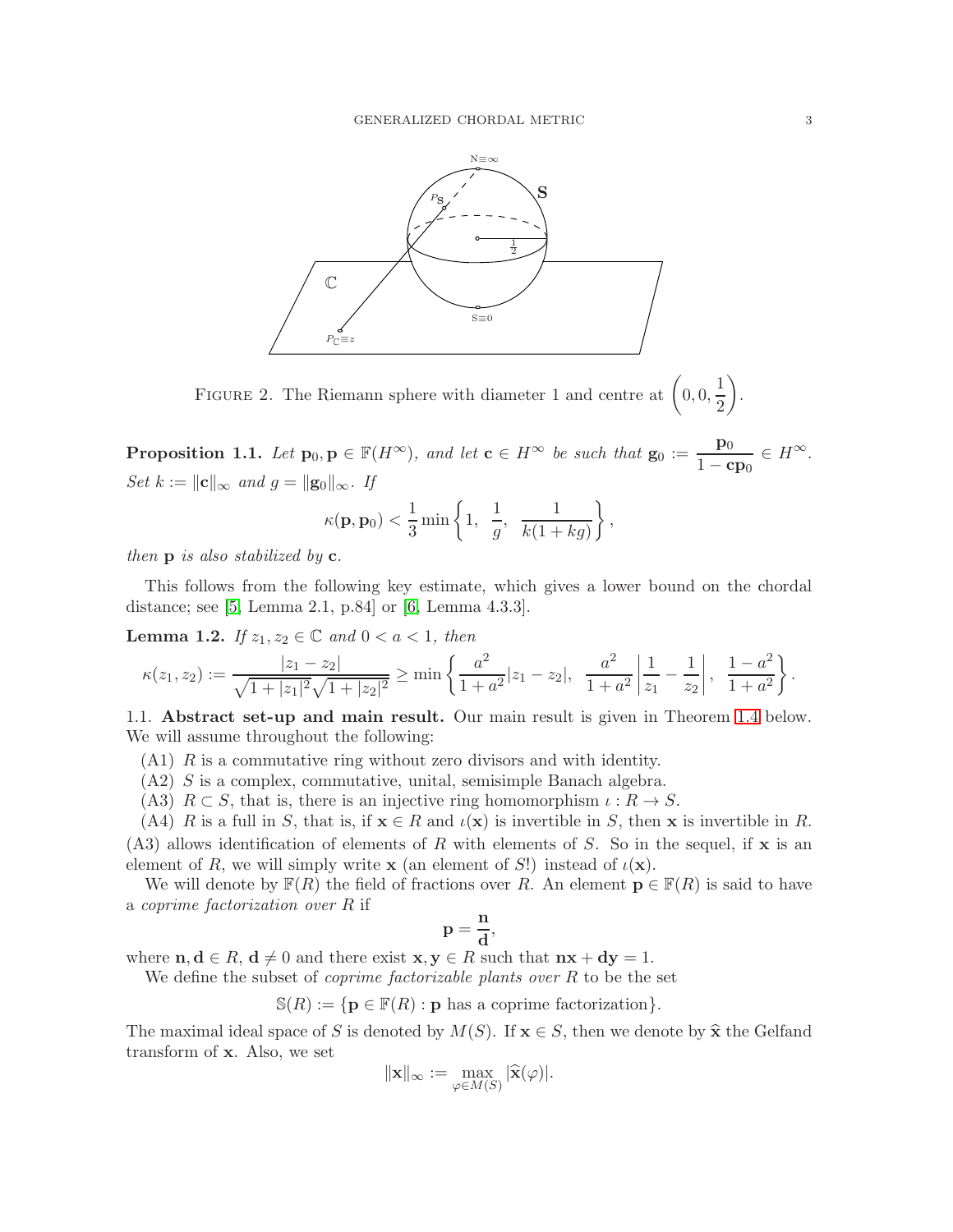If  $\mathbf{p}_1, \mathbf{p}_2 \in \mathbb{S}(R)$ , then the *chordal distance*  $\kappa$  between  $\mathbf{p}_1, \mathbf{p}_2$ , which have coprime factorizations

$$
\mathbf{p}_1 = \frac{\mathbf{n}_1}{\mathbf{d}_1} \text{ and } \mathbf{p}_2 = \frac{\mathbf{n}_2}{\mathbf{d}_2},
$$

is

$$
\kappa(\mathbf{p}_1, \mathbf{p}_2) := \sup_{\varphi \in M(S)} \frac{|\widehat{\mathbf{n}_1}(\varphi)\mathbf{d}_2(\varphi) - \widehat{\mathbf{n}_2}(\varphi)\mathbf{d}_1(\varphi)|}{\sqrt{|\widehat{\mathbf{n}_1}(\varphi)|^2 + |\widehat{\mathbf{d}_1}(\varphi)|^2} \sqrt{|\widehat{\mathbf{n}_2}(\varphi)|^2 + |\widehat{\mathbf{d}_2}(\varphi)|^2}}.
$$

The function  $\kappa$  given by the above expression is well-defined. Indeed, if

$$
\mathbf{p}_1 = \frac{\mathbf{n}_1}{\mathbf{d}_1} = \frac{\widetilde{\mathbf{n}}_1}{\widetilde{\mathbf{d}}_1}
$$

,

then  $\mathbf{n}_1 \mathbf{d}_1 = \widetilde{\mathbf{n}}_1 \mathbf{d}_1$ , and so, for each  $\varphi \in M(S)$ , we have  $\widehat{\mathbf{n}_1}(\varphi) \mathbf{d}_1(\varphi) = \widetilde{\mathbf{n}}_1(\varphi) \mathbf{d}_1(\varphi)$ . Using this one can see that

$$
\frac{|\widehat{\mathbf{n}_1}(\varphi)\widehat{\mathbf{d}_2}(\varphi)-\widehat{\mathbf{n}_2}(\varphi)\widehat{\mathbf{d}_1}(\varphi)|}{\sqrt{|\widehat{\mathbf{n}_1}(\varphi)|^2+|\widehat{\mathbf{d}_1}(\varphi)|^2}}=\frac{|\widehat{\widetilde{\mathbf{n}_1}}(\varphi)\widehat{\mathbf{d}_2}(\varphi)-\widehat{\mathbf{n}_2}(\varphi)\overline{\widetilde{\mathbf{d}_1}(\varphi)}|}{\sqrt{|\widehat{\widetilde{\mathbf{n}_1}}(\varphi)|^2+|\widehat{\widetilde{\mathbf{d}_1}}(\varphi)|^2}},
$$

and so it follows that the expression in the definition of  $\kappa$  is independent of any particular choice of a coprime factorization of either plant.

We have the following result.

**Proposition 1.3.**  $\kappa$  is a metric on  $\mathbb{S}(R)$ .

Proof. The proof is straightforward, but we give the details as they elucidate the use of the basic assumptions in our abstract setting.

(D1) If  $\mathbf{p}_1, \mathbf{p}_2 \in \mathbb{S}(R)$ , then it is clear from the expression for  $\kappa(\mathbf{p}_1, \mathbf{p}_2)$  that it is nonnegative. Furthermore,  $\kappa(\mathbf{p}, \mathbf{p}) = 0$  for any  $\mathbf{p} \in \mathbb{S}(R)$ .

Finally, if  $\mathbf{p}_1, \mathbf{p}_2 \in \mathbb{S}(R)$  are such that  $\kappa(\mathbf{p}_1, \mathbf{p}_2) = 0$ , then we must have, with  $\mathbf{p}_1, \mathbf{p}_2$  having coprime factorizations

$$
{\bf p}_1=\frac{{\bf n}_1}{{\bf d}_1} \ {\rm and} \ {\bf p}_2=\frac{{\bf n}_2}{{\bf d}_2},
$$

that for all  $\varphi \in M(S)$  that  $\widehat{\mathbf{n}_1}(\varphi) \mathbf{d}_2(\varphi) - \widehat{\mathbf{n}_2}(\varphi) \mathbf{d}_1(\varphi) = 0$ , and by (A3) and the semisimplicity of the Banach algebra (A2), we obtain  $\mathbf{n}_1\mathbf{d}_2 = \mathbf{n}_2\mathbf{d}_1$ , that is,  $\mathbf{p}_1 = \mathbf{p}_2$ .

(D2) If  $\mathbf{p}_1, \mathbf{p}_2 \in \mathbb{S}(R)$ , then it is clear from the expression for  $\kappa$  that  $\kappa(\mathbf{p}_1, \mathbf{p}_2) = \kappa(\mathbf{p}_2, \mathbf{p}_1)$ .

(D3) Let  $\mathbf{p}_1, \mathbf{p}_2, \mathbf{p}_3 \in \mathbb{S}(R)$  have coprime factorizations

$$
{\bf p}_1=\frac{{\bf n}_1}{{\bf d}_1},\quad {\bf p}_2=\frac{{\bf n}_2}{{\bf d}_2},\quad {\bf p}_3=\frac{{\bf n}_3}{{\bf d}_3}.
$$

Since the usual Euclidean distance in  $\mathbb{R}^3$  satisfies the triangle inequality, it follows that

$$
\frac{|\widehat{\mathbf{n}_1}(\varphi)\widehat{\mathbf{d}_2}(\varphi)-\widehat{\mathbf{n}_2}(\varphi)\widehat{\mathbf{d}_1}(\varphi)|}{\sqrt{|\widehat{\mathbf{n}_1}(\varphi)|^2+|\widehat{\mathbf{d}_1}(\varphi)|^2}\sqrt{|\widehat{\mathbf{n}_2}(\varphi)|^2+|\widehat{\mathbf{d}_2}(\varphi)|^2}}\quad\leq\quad \frac{|\widehat{\mathbf{n}_1}(\varphi)\widehat{\mathbf{d}_3}(\varphi)-\widehat{\mathbf{n}_3}(\varphi)\widehat{\mathbf{d}_1}(\varphi)|}{\sqrt{|\widehat{\mathbf{n}_1}(\varphi)|^2+|\widehat{\mathbf{d}_1}(\varphi)|^2}\sqrt{|\widehat{\mathbf{n}_3}(\varphi)|^2+|\widehat{\mathbf{d}_3}(\varphi)|^2}}\quad+\frac{|\widehat{\mathbf{n}_3}(\varphi)\widehat{\mathbf{d}_2}(\varphi)-\widehat{\mathbf{n}_2}(\varphi)\widehat{\mathbf{d}_3}(\varphi)|}{\sqrt{|\widehat{\mathbf{n}_3}(\varphi)|^2+|\widehat{\mathbf{d}_3}(\varphi)|^2}\sqrt{|\widehat{\mathbf{n}_2}(\varphi)|^2+|\widehat{\mathbf{d}_2}(\varphi)|^2}}
$$

Consequently,  $\kappa(\mathbf{p}_1, \mathbf{p}_2) \leq \kappa(\mathbf{p}_1, \mathbf{p}_2) + \kappa(\mathbf{p}_1, \mathbf{p}_2)$ . This completes the proof.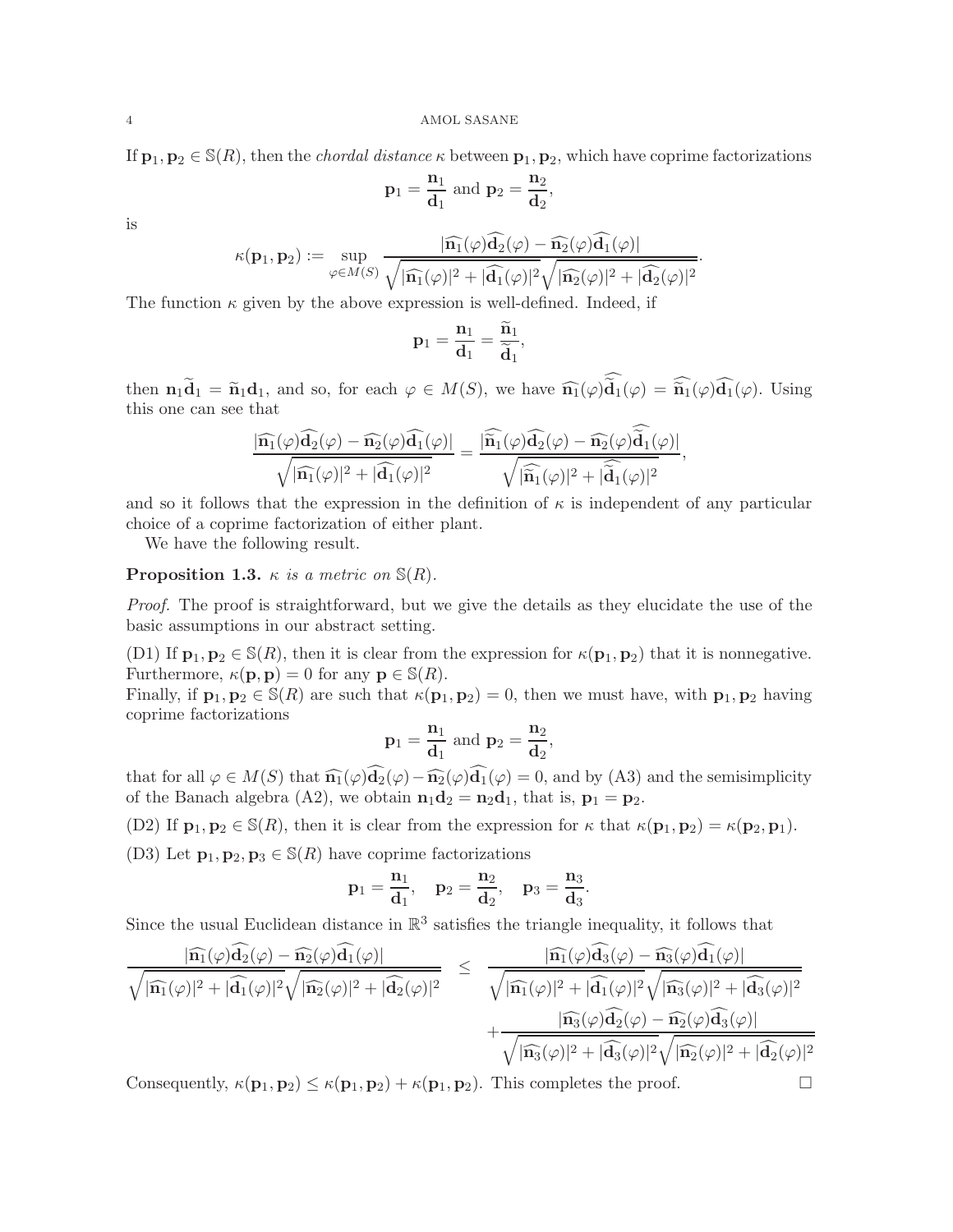Our main result is the following, which we will prove in the next section.

<span id="page-4-0"></span>**Theorem 1.4.** Suppose that  $\mathbf{p}_0, \mathbf{p} \in \mathbb{S}(R)$  and  $\mathbf{c} \in R$  is such that  $\mathbf{g}_0 := \frac{\mathbf{p}_0}{1 - \mathbf{c}}$  $\frac{\mathbf{P}^0}{1-\mathbf{cp}_0} \in R$ . Set  $k := ||c||_{\infty}$  and  $g = ||g_0||_{\infty}$ . If

$$
\kappa(\mathbf{p}, \mathbf{p}_0) < \frac{1}{3} \min \left\{ 1, \frac{1}{g}, \frac{1}{k(1 + kg)} \right\},\
$$

then  $\bf{p}$  is also stabilized by  $\bf{c}$ .

## 2. Proof of the main result

Lemma [1.2](#page-2-1) plays a key role in the proof of Theorem [1.4,](#page-4-0) and so we include its short proof (taken from [\[5,](#page-7-1) Lemma 2.1, p.84]) here.

Proof of Lemma [1.2.](#page-2-1) Consider the three possible cases, which are collectively exhaustive:

$$
\begin{aligned}\n\mathbf{1}^{\circ} \ |z_1| &\leq \frac{1}{a} \text{ and } |z_2| \leq \frac{1}{a}. \text{ Then } \kappa(z_1, z_2) \geq \frac{a^2}{1 + a^2} |z_1 - z_2|. \\
\mathbf{2}^{\circ} \ |z_1| &\geq a \text{ and } |z_2| \geq a. \text{ Then } \frac{1}{|z_1|} \leq \frac{1}{a} \text{ and } \frac{1}{|z_2|} \leq \frac{1}{a}. \text{ As } \kappa(z_1, z_2) = \kappa\left(\frac{1}{z_1}, \frac{1}{z_2}\right), \text{ it follows from } \mathbf{1}^{\circ} \text{ above that } \kappa(z_1, z_2) \geq \frac{a^2}{1 + a^2} \left| \frac{1}{z_1} - \frac{1}{z_2} \right|.\n\end{aligned}
$$

 $3^{\circ} |z_1| \leq a$  and  $|z_2| \geq \frac{1}{a}$ , or vice versa. Since the distance between the spherical caps on the Riemann sphere corresponding to the regions  $\{z \in \mathbb{C} : |z| \le a\}$  and  $\left\{z \in \mathbb{C} : |z| \ge \frac{1}{a}\right\}$  is  $\kappa\left(a, \frac{1}{a}\right) = \frac{1-a^2}{1+a^2}$ , it follows that  $\kappa(z_1, z_2) \ge \frac{1-a^2}{1+a^2}$ .  $\mathcal{L}$ is  $\kappa$  $\sqrt{ }$  $a, \frac{1}{a}$ a  $\setminus$  $=\frac{1-a^2}{1+a^2}$  $\frac{1-a^2}{1+a^2}$ , it follows that  $\kappa(z_1, z_2) \ge \frac{1-a^2}{1+a^2}$  $\frac{1}{1+a^2}$ . This completes the proof.  $\Box$ 

*Proof of Theorem [1.4.](#page-4-0)* Let  $\mathbf{p}_0 = \frac{\mathbf{n}_0}{4}$  $\frac{\mathbf{n}_0}{\mathbf{d}_0}$  and  $\mathbf{p} = \frac{\mathbf{n}}{\mathbf{d}}$  $\frac{d}{d}$  be coprime factorizations of  $\mathbf{p}_0$  and  $\mathbf{p}$ . Since **c** stabilizes  $\mathbf{p}_0$ , it follows in particular that

$$
\frac{1}{1-\mathbf{p}_0\mathbf{c}} = \frac{\mathbf{d}_0}{\mathbf{d}_0 - \mathbf{n}_0\mathbf{c}} \in R \text{ and } \frac{\mathbf{p}_0}{1-\mathbf{p}_0\mathbf{c}} = \frac{\mathbf{n}_0}{\mathbf{d}_0 - \mathbf{n}_0\mathbf{c}} \in R.
$$

Moreover, since  $(\mathbf{n}_0, \mathbf{d}_0)$  are coprime in R, there exist  $\mathbf{x}, \mathbf{y} \in R$  such that  $\mathbf{n}_0 \cdot \mathbf{x} + \mathbf{d}_0 \cdot \mathbf{y} = 1$ . Hence it follows that

$$
\frac{1}{\mathbf{d}_0 - \mathbf{n}_0 \mathbf{c}} = \frac{\mathbf{n}_0 \cdot \mathbf{x} + \mathbf{d}_0 \cdot \mathbf{y}}{\mathbf{d}_0 - \mathbf{n}_0 \mathbf{c}} = \frac{\mathbf{p}_0}{1 - \mathbf{p}_0 \mathbf{c}} \cdot \mathbf{x} + \frac{1}{1 - \mathbf{p}_0 \mathbf{c}} \cdot \mathbf{y} \in R.
$$

So  $\mathbf{d}_0 - \mathbf{n}_0 \mathbf{c}$  is invertible as an element of R. In particular, it is also invertible as an element of  $S$ , and so

<span id="page-4-1"></span>for all 
$$
\varphi \in M(S)
$$
,  $\mathbf{d}_0(\varphi) - \widehat{\mathbf{n}_0}(\varphi)\widehat{\mathbf{c}}(\varphi) \neq 0.$  (2.1)

Suppose that  $\mathbf{d} - \mathbf{nc}$  is invertible as an element of R, then

$$
\frac{1}{1-\mathbf{pc}} = \mathbf{d} \cdot (\mathbf{d} - \mathbf{nc})^{-1} \in R, \qquad \frac{\mathbf{p}}{1-\mathbf{pc}} = \mathbf{n} \cdot (\mathbf{d} - \mathbf{nc})^{-1} \in R,
$$
  

$$
\frac{\mathbf{c}}{1-\mathbf{pc}} = \mathbf{c} \cdot \mathbf{d} \cdot (\mathbf{d} - \mathbf{nc})^{-1} \in R, \qquad \frac{\mathbf{pc}}{1-\mathbf{pc}} = -1 + \mathbf{d} \cdot (\mathbf{d} - \mathbf{nc})^{-1} \in R,
$$

and so  $H(\mathbf{p}, \mathbf{c}) \in R^{2 \times 2}$ , showing that **p** is also stabilized by **c**, and we are done.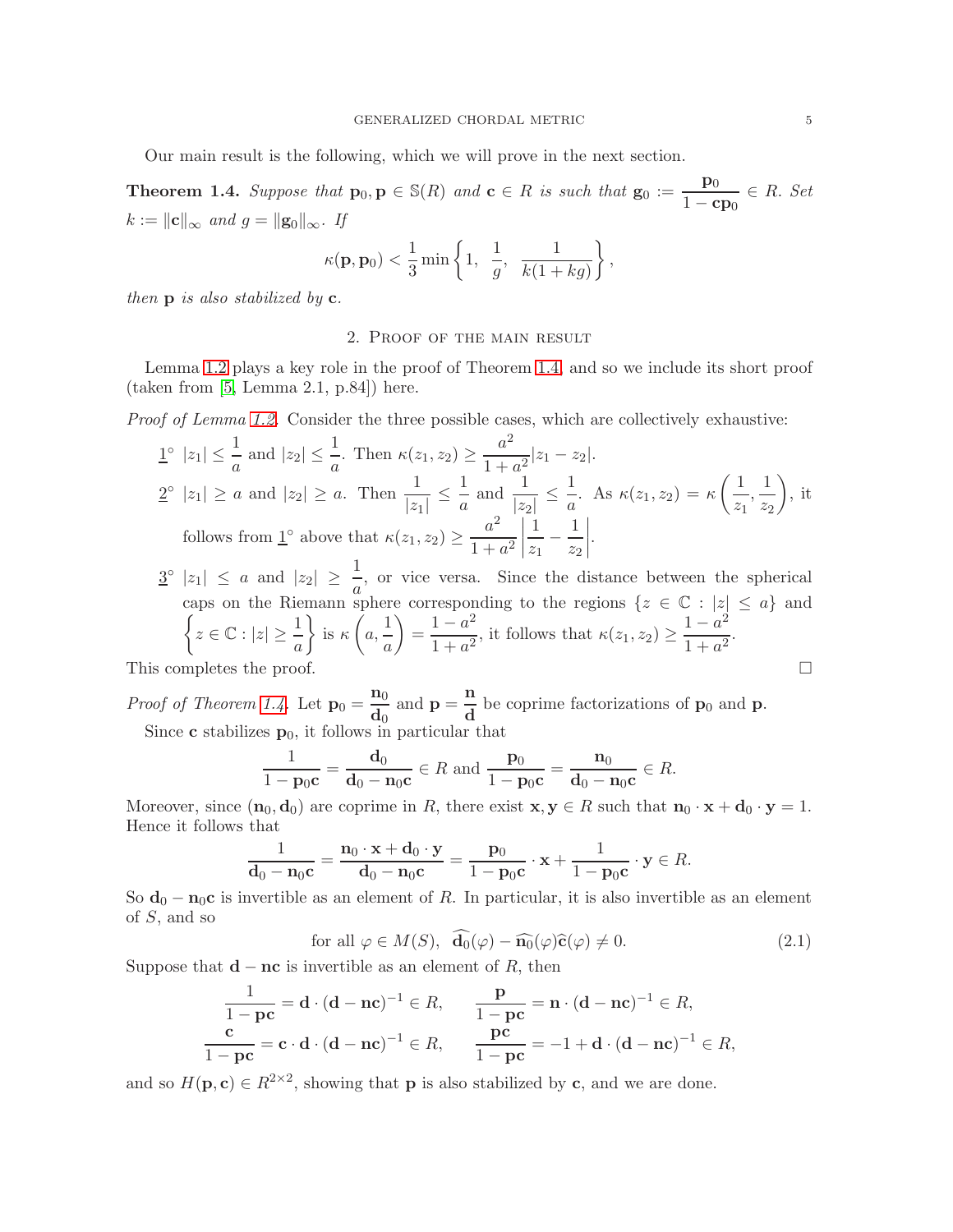### 6 AMOL SASANE

So suppose that  $\mathbf{d} - \mathbf{nc}$  is not invertible as an element of R. Then  $\mathbf{d} - \mathbf{nc}$  is not invertible in S too, since by assumption (A4), R is a full subring of S. Thus there is a  $\varphi_0 \in M(S)$  such that

<span id="page-5-0"></span>
$$
\mathbf{\hat{d}}(\varphi_0) - \mathbf{\hat{n}}(\varphi_0)\mathbf{\hat{c}}(\varphi_0) = 0. \tag{2.2}
$$

We consider the following cases.

 $\underline{1}^{\circ}$  If  $\hat{\mathbf{d}}(\varphi_0) = 0$ , then  $\hat{\mathbf{n}}(\varphi_0) \neq 0$  by the coprimeness of  $(\mathbf{d}, \mathbf{n})$  and so by  $(2.2)$ ,  $\hat{\mathbf{c}}(\varphi_0) = 0$ . Hence by  $(2.1)$ ,  $\widehat{\mathbf{d}_0}(\varphi_0) \neq 0$ . So in this case we have

$$
\kappa(\mathbf{p},\mathbf{p}_0) \geq \frac{|\widehat{\mathbf{d}_0}(\varphi_0)|}{\sqrt{|\widehat{\mathbf{n}_0}(\varphi_0)|^2+|\widehat{\mathbf{d}_0}(\varphi_0)|^2}} = \kappa\left(\frac{\widehat{\mathbf{n}_0}(\varphi_0)}{\widehat{\mathbf{d}_0}(\varphi_0)},\infty\right).
$$

But since  $\hat{\mathbf{c}}(\varphi_0) = 0$ , we have

$$
\left|\frac{\widehat{\mathbf{n}_0}(\varphi_0)}{\widehat{\mathbf{d}_0}(\varphi_0)}\right| = \left|\frac{\widehat{\mathbf{n}_0}(\varphi_0)}{\widehat{\mathbf{d}_0}(\varphi_0) - \widehat{\mathbf{n}_0}(\varphi_0) \cdot \widehat{\mathbf{c}}(\varphi_0)}\right| = \left|\widehat{\mathbf{g}_0}(\varphi_0)\right| \leq \|\mathbf{g}_0\|_{\infty} = g.
$$

Thus if a is any number such that  $0 < a < 1$ , we have

<span id="page-5-2"></span>
$$
\kappa(\mathbf{p}, \mathbf{p}_0) \ge \kappa(g, \infty) = \kappa\left(\frac{1}{g}, 0\right) \ge \min\left\{\frac{a^2}{1+a^2}\frac{1}{g}, \frac{1-a^2}{1+a^2}\right\}.
$$
\n(2.3)

 $\underline{2}^{\circ}$  Now let  $\widehat{\mathbf{d}}(\varphi_0) \neq 0$ . Then using [\(2.2\)](#page-5-0), it follows that  $\widehat{\mathbf{n}}(\varphi_0) \neq 0$  and  $\widehat{\mathbf{c}}(\varphi_0) \neq 0$ .

Suppose first that  $\widehat{\mathbf{d}_0}(\varphi_0) = 0$ . By the coprimeness of  $(\mathbf{d}_0, \mathbf{n}_0)$ , we have  $\widehat{\mathbf{n}_0}(\varphi_0) \neq 0$ . Then we have

$$
\kappa(\mathbf{p},\mathbf{p}_0)\geq \frac{|\widehat{\mathbf{d}}(\varphi_0)|}{\sqrt{|\widehat{\mathbf{n}}(\varphi_0)|^2+|\widehat{\mathbf{d}}(\varphi_0)|^2}}=\kappa\left(\frac{\widehat{\mathbf{n}}(\varphi_0)}{\widehat{\mathbf{d}}(\varphi_0)},\infty\right)=\kappa\left(\frac{1}{\widehat{\mathbf{c}}(\varphi_0)},\infty\right),
$$

where we have used [\(2.2\)](#page-5-0) to obtain the last equality. But

$$
g = \|\mathbf{g}_0\|_{\infty} = \sup_{\varphi \in M(S)} \left| \frac{\widehat{\mathbf{n}_0}(\varphi)}{\widehat{\mathbf{d}_0}(\varphi) - \widehat{\mathbf{n}_0}(\varphi)\widehat{\mathbf{c}_0}(\varphi)} \right| \ge \left| \frac{\widehat{\mathbf{n}_0}(\varphi_0)}{\widehat{\mathbf{d}_0}(\varphi_0) - \widehat{\mathbf{n}_0}(\varphi_0)\widehat{\mathbf{c}_0}(\varphi_0)} \right| = \frac{1}{|\widehat{\mathbf{c}_0}(\varphi_0)|}.
$$

Thus if a is any number such that  $0 < a < 1$ , we have

<span id="page-5-1"></span>
$$
\kappa(\mathbf{p}, \mathbf{p}_0) \ge \kappa\left(\frac{1}{\widehat{\mathbf{c}}(\varphi_0)}, \infty\right) \ge \kappa(g, \infty) = \kappa\left(\frac{1}{g}, 0\right) \ge \min\left\{\frac{a^2}{1+a^2}\frac{1}{g}, \frac{1-a^2}{1+a^2}\right\}.
$$
 (2.4)

Finally, suppose that  $\mathbf{d}_0(\varphi_0) \neq 0$ . If  $\widehat{\mathbf{n}_0}(\varphi_0) = 0$ , then

$$
\kappa(\mathbf{p},\mathbf{p}_0) \geq \frac{|\widehat{\mathbf{n}}(\varphi_0)|}{\sqrt{|\widehat{\mathbf{n}}(\varphi_0)|^2 + |\widehat{\mathbf{d}}(\varphi_0)|^2}} = \kappa\left(\frac{1}{\widehat{\mathbf{c}}(\varphi_0)},\infty\right),
$$

using [\(2.2\)](#page-5-0), and proceeding in the same manner as above, we obtain [\(2.4\)](#page-5-1) once again.

Suppose now that  $\widehat{\mathbf{n}_0}(\varphi_0) \neq 0$ . We have

$$
\kappa(\mathbf{p},\mathbf{p}_0)\geq \kappa\left(\frac{\widehat{\mathbf{n}}(\varphi_0)}{\widehat{\mathbf{d}}(\varphi_0)},\frac{\widehat{\mathbf{n}_0}(\varphi_0)}{\widehat{\mathbf{d}_0}(\varphi_0)}\right).
$$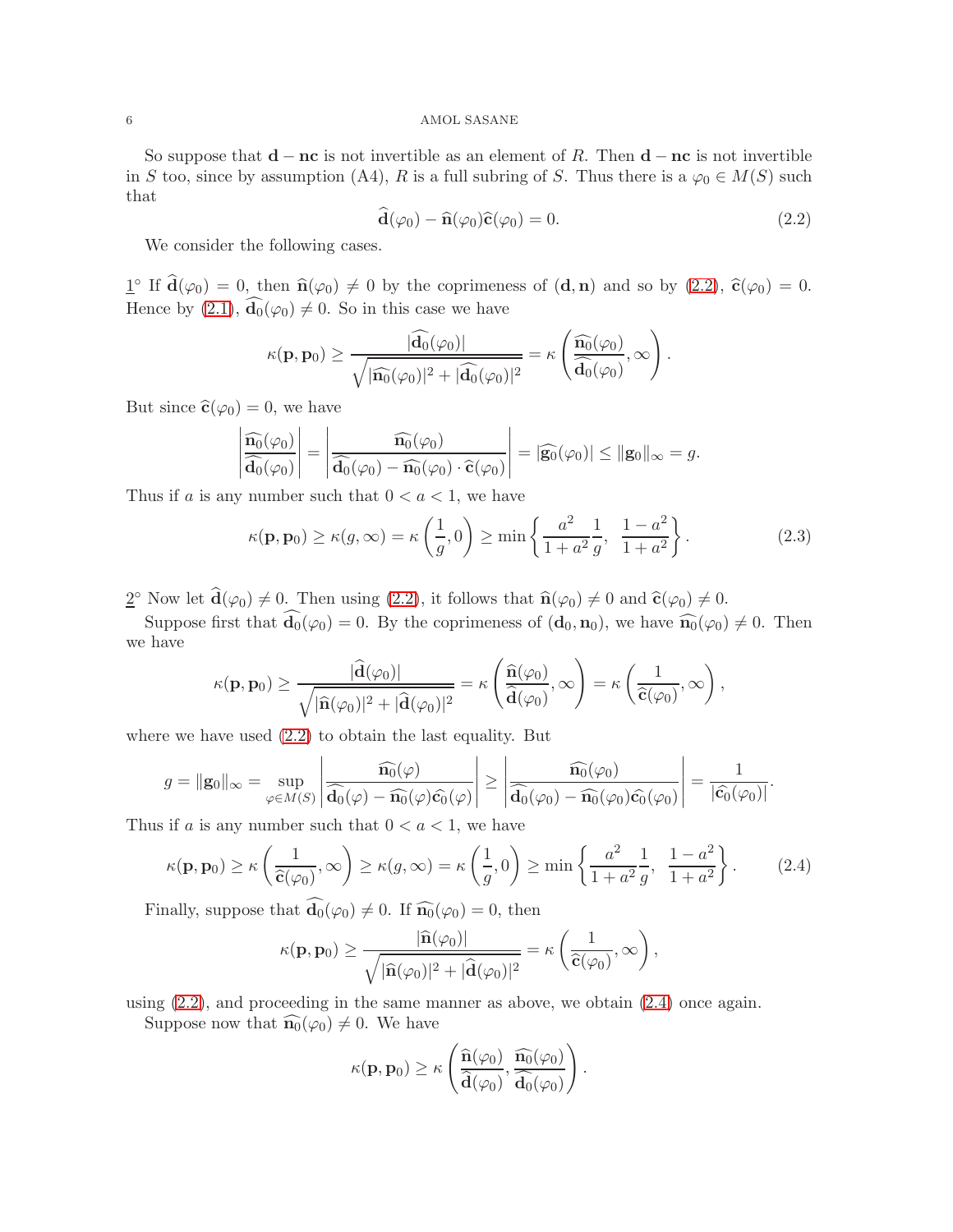Using [\(2.2\)](#page-5-0) we have that

$$
\frac{\widehat{\mathbf{n}}(\varphi_0)}{\widehat{\mathbf{d}}(\varphi_0)} - \frac{\widehat{\mathbf{n}_0}(\varphi_0)}{\widehat{\mathbf{d}_0}(\varphi_0)} = \frac{1}{\widehat{\mathbf{c}}(\varphi_0)} - \frac{\widehat{\mathbf{n}_0}(\varphi_0)}{\widehat{\mathbf{d}_0}(\varphi_0)} = \frac{1}{\widehat{\mathbf{c}}(\varphi_0)} \left(1 - \widehat{\mathbf{c}}(\varphi_0) \cdot \frac{\widehat{\mathbf{n}_0}(\varphi_0)}{\widehat{\mathbf{d}_0}(\varphi_0)}\right).
$$

Clearly

Thus

$$
\left|\frac{1}{\widehat{\mathbf{c}}(\varphi_0)}\right| \ge \frac{1}{\|\mathbf{c}\|_{\infty}} = \frac{1}{k}.
$$

Furthermore,

$$
\left| \frac{\widehat{\mathbf{d}_0}(\varphi_0)}{\widehat{\mathbf{d}_0}(\varphi_0) - \widehat{\mathbf{n}_0}(\varphi_0)\widehat{\mathbf{c}_0}(\varphi_0)} \right| = \left| 1 + \widehat{\mathbf{c}_0}(\varphi_0) \frac{\widehat{\mathbf{n}_0}(\varphi_0)}{\widehat{\mathbf{d}_0}(\varphi_0) - \widehat{\mathbf{n}_0}(\varphi_0)\widehat{\mathbf{c}_0}(\varphi_0)} \right| = |1 + \widehat{\mathbf{c}_0}(\varphi_0)\widehat{\mathbf{g}_0}(\varphi_0)| \le 1 + kg.
$$
  
Hence

<span id="page-6-0"></span>
$$
\left| \frac{\widehat{\mathbf{n}}(\varphi_0)}{\widehat{\mathbf{d}}(\varphi_0)} - \frac{\widehat{\mathbf{n}_0}(\varphi_0)}{\widehat{\mathbf{d}_0}(\varphi_0)} \right| \ge \frac{1}{k(1+kg)}.\tag{2.5}
$$

Also, since  $\widehat{\mathbf{n}_0}(\varphi_0) \neq 0$ , we have

<span id="page-6-1"></span>
$$
\frac{\widehat{\mathbf{d}}(\varphi_0)}{\widehat{\mathbf{n}}(\varphi_0)} - \frac{\widehat{\mathbf{d}_0}(\varphi_0)}{\widehat{\mathbf{n}_0}(\varphi_0)} = \widehat{\mathbf{c}}(\varphi_0) - \frac{\widehat{\mathbf{d}_0}(\varphi_0)}{\widehat{\mathbf{n}_0}(\varphi_0)} = -\frac{1}{\widehat{\mathbf{g}_0}(\varphi_0)}.
$$
\n
$$
\left| \frac{\widehat{\mathbf{d}}(\varphi_0)}{\widehat{\mathbf{n}}(\varphi_0)} - \frac{\widehat{\mathbf{d}_0}(\varphi_0)}{\widehat{\mathbf{n}_0}(\varphi_0)} \right| \ge \frac{1}{\|\mathbf{g}_0\|_{\infty}} = \frac{1}{g}.
$$
\n(2.6)

Combining [\(2.5\)](#page-6-0) and [\(2.6\)](#page-6-1), we obtain that if a is any number such that  $0 < a < 1$ , we have

<span id="page-6-2"></span>
$$
\kappa(\mathbf{p}, \mathbf{p}_0) \ge \min \left\{ \frac{a^2}{1 + a^2} \frac{1}{g}, \frac{a^2}{1 + a^2} \frac{1}{k(1 + kg)}, \frac{1 - a^2}{1 + a^2} \right\}.
$$
 (2.7)

Finally,  $(2.3), (2.4), (2.7)$  $(2.3), (2.4), (2.7)$  $(2.3), (2.4), (2.7)$  $(2.3), (2.4), (2.7)$  yield  $(2.7)$  in all cases. With  $a := \frac{1}{4}$  $\sqrt{2}$ , we obtain

$$
\kappa(\mathbf{p}, \mathbf{p}_0) \ge \frac{1}{3} \min \left\{ \frac{1}{g}, \frac{1}{k(1+kg)}, 1 \right\},\
$$

which contradicts the hypothesis. Hence **d** − **nc** is invertible as an element of R, and hence **p** is stabilized by **c**. p is stabilized by c.

### 3. An example

Consider the bidisc  $\mathbb{D}^2 := \mathbb{D} \times \mathbb{D} = \{(z_1, z_2) \in \mathbb{C}^2 : |z_1| < 1 \text{ and } |z_2| < 1\}.$  Let  $R := W^1(\mathbb{D}^2)$ be the Wiener algebra of the bidisc, that is,

$$
W^{1}(\mathbb{D}^{2}) := \left\{ f := \sum_{k_{1},k_{2} \geq 0} a_{k_{1},k_{2}} z_{1}^{k_{1}} z_{2}^{k_{2}} : ||f||_{1} := \sum_{k_{1},k_{2} \geq 0} |a_{k_{1},k_{2}}| < +\infty \right\}.
$$

Then this is a relevant class of stable transfer functions arising in the analysis/synthesis of multidimensional digital filters, and membership in this class guarantees bounded inputbounded output (BIBO) stability; see for example [\[2,](#page-7-5) §2.1, p.3-4].

Consider the nominal plant  $\mathbf{p}_0$  given by

 $\lambda$ 

$$
\mathbf{p}_0:=\frac{z_1z_2}{z_1^2z_2^2-1}
$$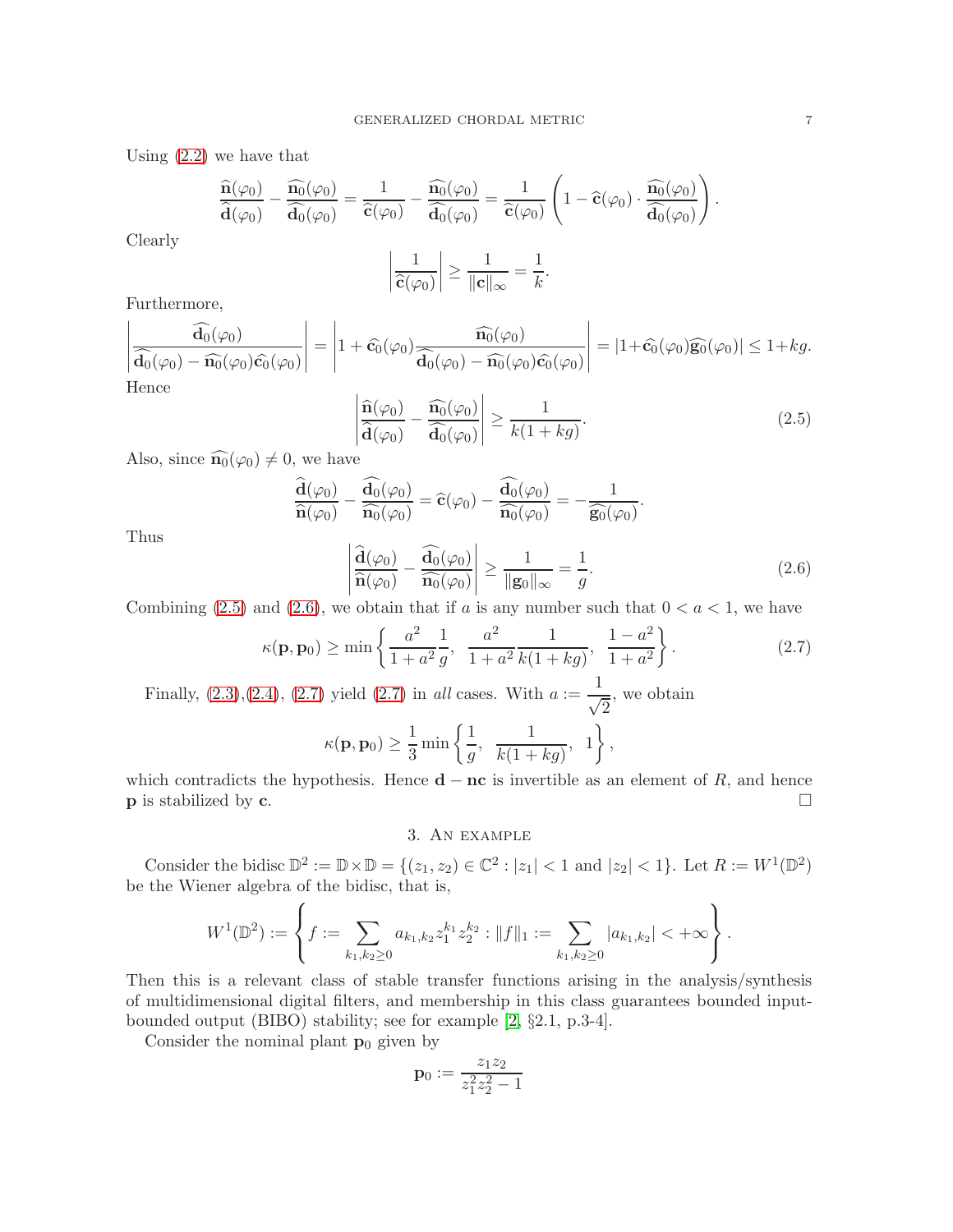which has the coprime factorization  $\mathbf{p} = \frac{\mathbf{n}_0}{\mathbf{n}}$  $\frac{\mathbf{n}_0}{\mathbf{d}_0}$ , where  $\mathbf{n}_0 := z_1 z_2$ ,  $\mathbf{d}_0 := z_1^2 z_2^2 - 1$ .

A stable controller which stabilizes  $\mathbf{p}_0$  is  $\mathbf{c} := z_1 z_2 \in W^1(\mathbb{D}^2)$ , and we have

$$
\mathbf{g}_0 := \frac{\mathbf{p}_0}{1 - \mathbf{p}_0 \mathbf{c}} = -z_1 z_2.
$$

We take  $S := A(\mathbb{D}^2)$ , namely the bidisc algebra of functions continuous on  $\overline{\mathbb{D}} \times \overline{\mathbb{D}}$  and holomorphic functions in  $\mathbb{D}^2$ , with pointwise operations and the supremum norm:

$$
||f||_{\infty} := \sup_{z_1, z_2 \in \mathbb{D}} |f(z_1, z_2)|, \quad f \in A(\mathbb{D}^2).
$$

Then since the maximal ideal spaces of  $W^1(\mathbb{D}^2)$  and of  $A(\mathbb{D}^2)$  can both be identified with  $\overline{\mathbb{D}} \times \overline{\mathbb{D}}$  [\[7,](#page-7-6) Theorem 11.7, p.279], it follows that  $W^1(\mathbb{D}^2)$  is full subalgebra in  $A(\mathbb{D}^2)$ .

Clearly,  $g := ||g_0||_{\infty} = || - z_1 z_2||_{\infty} = 1$  and  $k := ||c||_{\infty} = ||z_1 z_2||_{\infty} = 1$ . So for all  $\mathbf{p} \in \mathbb{S}(W^1(\mathbb{D}^2))$  satisfying

$$
\kappa(\mathbf{p}, \mathbf{p}_0) < \frac{1}{3} \min \left\{ 1, \frac{1}{g}, \frac{1}{k(1+kg)} \right\} = \frac{1}{3} \min \left\{ 1, \frac{1}{1(1+1\cdot 1)}, \frac{1}{1} \right\} = \frac{1}{6},
$$

p is also stabilized by c. In particular, if we consider plants of the form

$$
\mathbf{p}_{\alpha} := \frac{z_1 z_2 - \alpha}{z_1^2 z_2^2 - 1},
$$

for real  $\alpha$  satisfying  $|\alpha| < 1$ , then we can estimate  $\kappa(\mathbf{p}_{\alpha}, \mathbf{p}_0)$  as follows. We have

$$
\kappa(\mathbf{p}_{\alpha}, \mathbf{p}_{0}) = \sup_{z_{1}, z_{2} \in \mathbb{D}} \frac{|\alpha||z_{1}^{2}z_{2}^{2} - 1|}{\sqrt{|z_{1}z_{1} - \alpha|^{2} + |z_{1}^{2}z_{2}^{2} - 1|^{2}} \sqrt{|z_{1}z_{1}|^{2} + |z_{1}^{2}z_{2}^{2} - 1|^{2}}} \le \sup_{z_{1}, z_{2} \in \mathbb{D}} \frac{|\alpha|}{\sqrt{|z_{1}z_{1}|^{2} + |z_{1}^{2}z_{2}^{2} - 1|^{2}}} \le \sup_{0 \le k \le 1} \frac{|\alpha|}{\sqrt{k^{2} + (1 - k^{2})^{2}}} = \frac{2}{\sqrt{3}} |\alpha|.
$$

Thus for  $\alpha$  satisfying  $|\alpha| < \frac{1}{4\sqrt{2}}$  $\frac{1}{4\sqrt{3}}$ ,  $\mathbf{p}_{\alpha}$  is stabilized by **c**.

Acknowledgements: The author thanks Jonathan Partington for kindly providing a copy of [\[5\]](#page-7-1), and Rudolf Rupp for useful comments on a previous draft of the article.

#### **REFERENCES**

- <span id="page-7-2"></span>[1] J.A. Ball and A.J. Sasane. Extension of the ν-metric. Complex Analysis and Operator Theory, 6:65-89, no. 1, 2012.
- <span id="page-7-5"></span>[2] N.K. Bose. Multidimensional systems theory and applications. Second edition. With contributions by B. Buchberger and J. P. Guiver. Kluwer Academic Publishers, Dordrecht, 2003.
- [3] A.K. El-Sakkary. The gap metric: robustness of stabilization of feedback systems. IEEE Transactions on Automatic Control, 30:240-247, no. 3, 1985.
- <span id="page-7-3"></span><span id="page-7-1"></span>[4] W.K. Hayman. Meromorphic functions. Oxford Mathematical Monographs Clarendon Press, Oxford 1964.
- [5] J.R. Partington. Robust control and approximation in the chordal metric. In Robust Control, Proceedings of the workshop held in Tokyo, June 2324, 1991, edited by S. Hosoe. Lecture Notes in Control and Information Sciences, 183. Springer-Verlag, Berlin, 1992.
- <span id="page-7-0"></span>[6] J.R. Partington. Linear operators and linear systems. An analytical approach to control theory. London Mathematical Society Student Texts 60, Cambridge University Press, Cambridge, 2004.
- <span id="page-7-6"></span>[7] W. Rudin. Functional analysis. Second edition. International Series in Pure and Applied Mathematics. McGraw-Hill, New York, 1991.
- <span id="page-7-4"></span>[8] A.K. El-Sakkary. Estimating robustness on the Riemann sphere. International Journal of Control, 49:561567, no. 2, 1989.